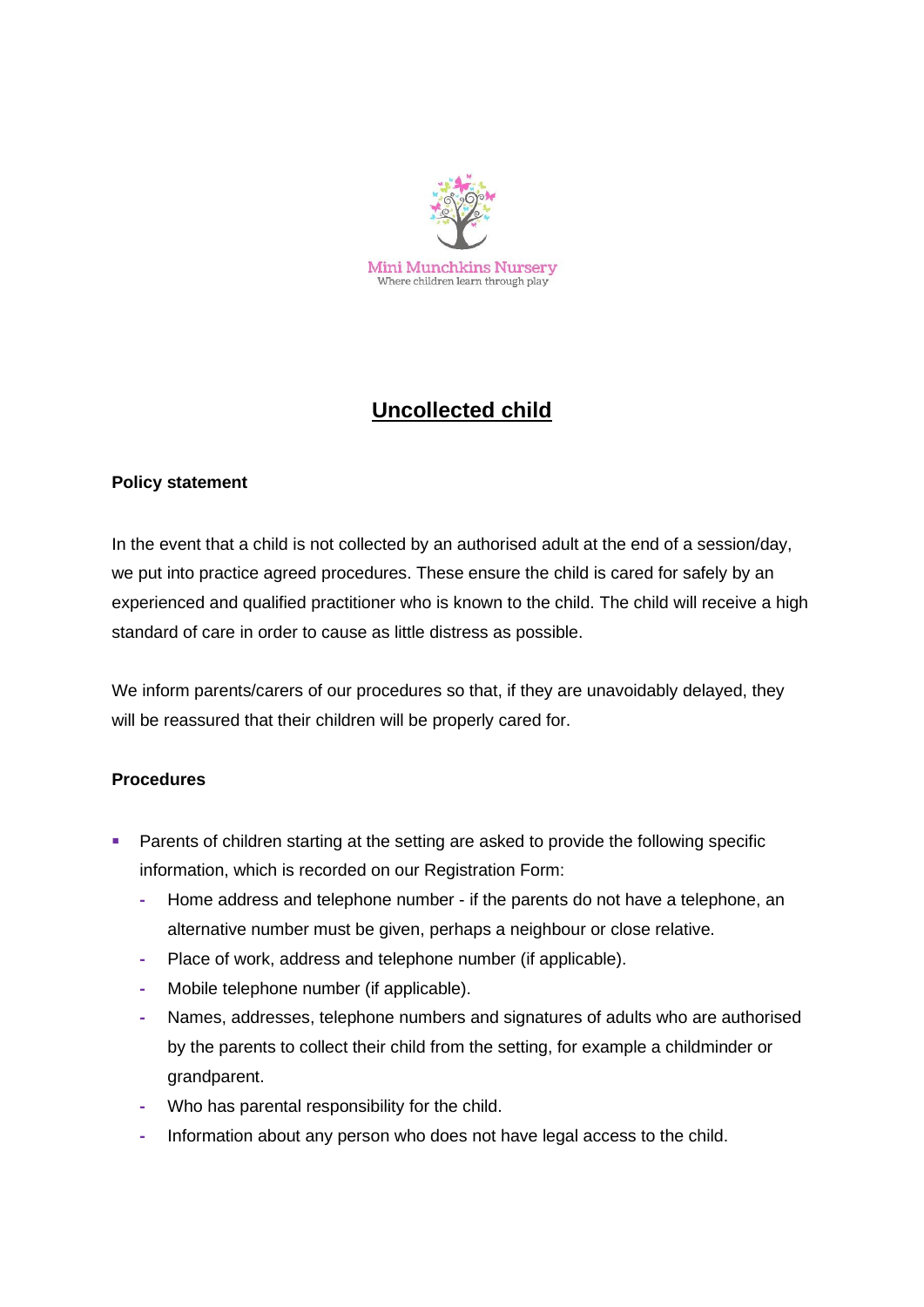- **-** On occasions when parents are aware that they will not be at home or in their usual place of work, they inform us in writing of how they can be contacted.
- On occasions when parents, or the persons normally authorised to collect the child, are not able to collect the child, they provide us with written details of the name, address and telephone number of the person who will be collecting their child. We agree with parents how to verify the identity of the person who is to collect their child.
- Parents are informed that if they are not able to collect the child as planned, they must inform us so that we can begin to take back-up measures. We provide parents with our contact telephone number.
- We inform parents that we apply our child protection procedures in the event that their children are not collected by an authorised adult within one hour after the setting has closed and the staff can no longer supervise the child on our premises.
- If a child is not collected at the end of the session/day, we follow the procedures below:
	- **-** The child's file is checked for any information about changes to the normal collection routines.
	- **-** If no information is available, parents/carers are contacted at home or at work.
	- **-** If this is unsuccessful, the adults who are authorised by the parents to collect their child from the setting - and whose telephone numbers are recorded on the Registration Form - are contacted.
	- **-** All reasonable attempts are made to contact the parents or nominated carers.
	- **-** The child does not leave the premises with anyone other than those named on the Registration Form or in their file.
	- **-** If no-one collects the child after the setting has closed and there is no-one who can be contacted to collect the child, we apply the procedures for uncollected children.
	- **-** We contact our local authority children's social care team:

## **Single point of Contact (SPOC)** 020 8**255 2888**

## **OR 0208 726 6400 (OUT OF HOURS)**

-The child stays at the setting in the care of two fully-vetted workers until the child is safely collected either by the parents or by a social care worker.

- **-** Social care will aim to find the parent or relative. If they are unable to do so, the child will become looked after by the local authority.
- **-** Under no circumstances will staff go to look for the parent, nor do they take the child home with them. A full written report of the incident is recorded in the child's file.
- **•** Depending on circumstances, we reserve the right to charge parents for the additional hours worked by our staff.